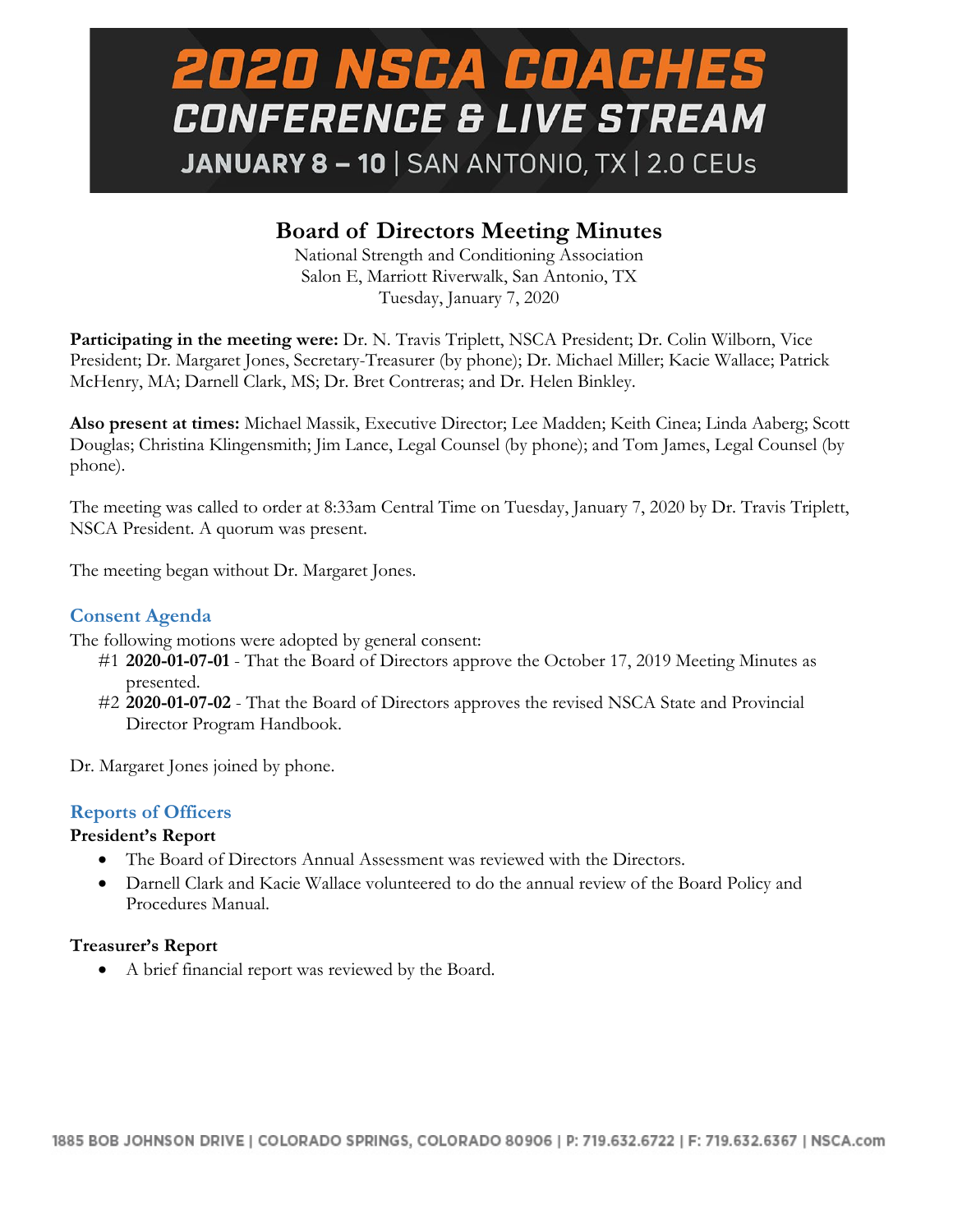# **2020 NSCA COACHES CONFERENCE & LIVE STREAM JANUARY 8 - 10** | SAN ANTONIO, TX | 2.0 CEUs

## **Motions:**

**2020-01-07-03** Vote: Passed unanimously

Proposed by: Darnell Clark, MS Seconded by: Patrick McHenry, MA

Proposed by: Dr. Colin Wilborn

Adopted Motion: That the Board of Directors approve the application to form an NSCA Golf Special Interest Group (SIG) based on the procedure for approving SIGs and as recommended by the Membership Committee.

**2020-01-07-04** Vote: Passed unanimously

Proposed by: Dr. Colin Wilborn Seconded by: Dr. Helen Binkley Adopted Motion: That the Board of Directors approve the Council on Accreditation of Strength and Conditioning Education (CASCE's) Bylaws.

**2020-01-07-05** Vote: Passed unanimously

Seconded by: Darnell Clark, MA Adopted Motion: That the Board of Directors approve the Council on Accreditation of Strength and Conditioning Education (CASCE's) Articles of Incorporation and authorize next steps to proceed with the formation of CASCE.

### **Discussion Items**

• Feedback and recommendations from the Awards and Honors Committee to the Board's questions was reviewed.

### **Executive Session**

Tom James and Jim Lance, NSCA legal counsel joined by phone for a legal update. All staff and guests with the exception of Michael Massik, Keith Cinea, and Lee Madden left the meeting room. Executive Session called at 10:16am by Dr. N. Travis Triplett, seconded by Dr. Michael Miller - unanimously approved.

Legal counsel left the call.

Returned to regular session at 11:51am by Dr. N. Travis Triplett, seconded by Dr. Helen Binkley – unanimously approved.

Dr. Bret Contreras left the room.

### **Discussion Items, continued**

• The Board discussed proposed amendments to the Bylaws.